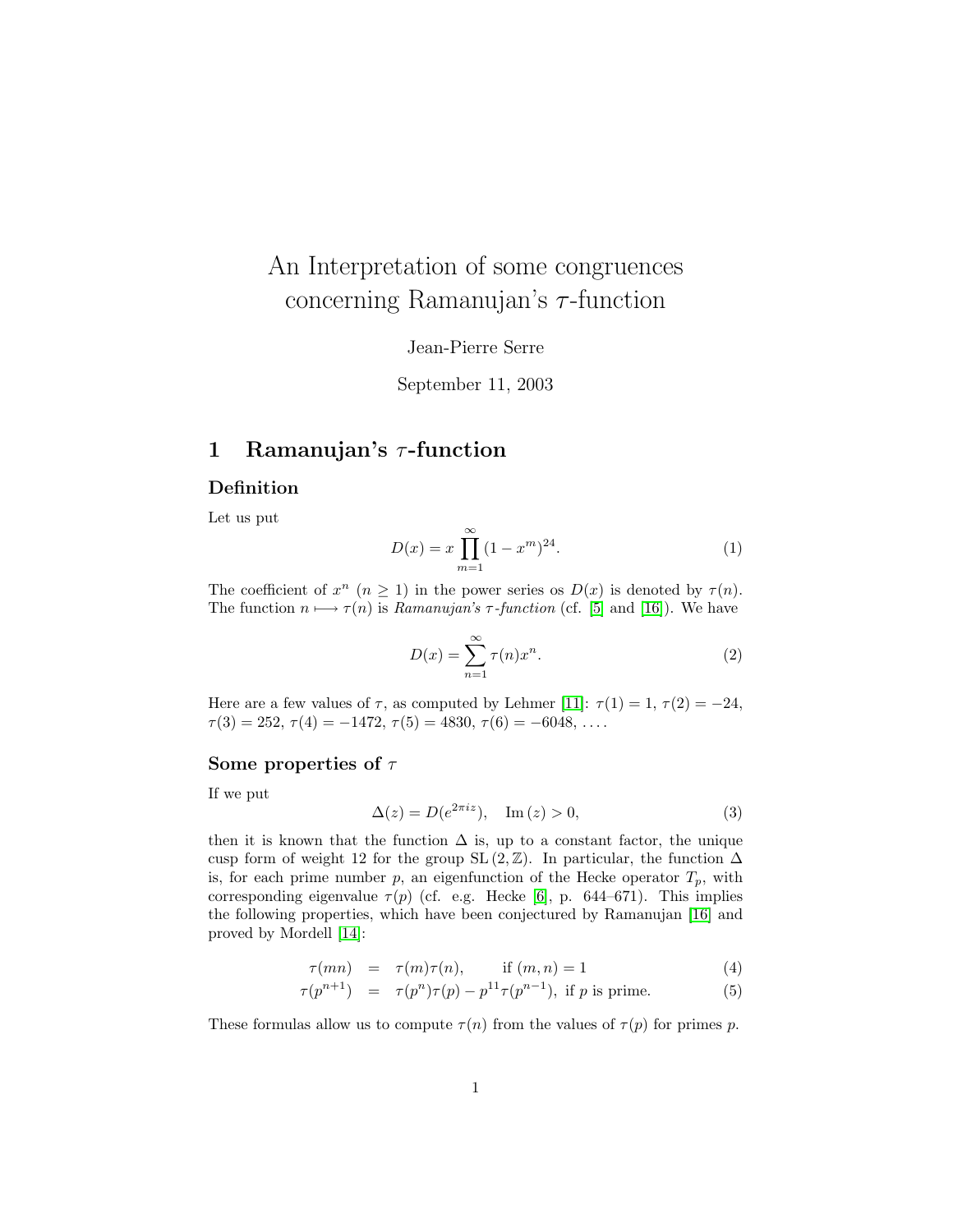#### <span id="page-1-3"></span>2 CONGRUENCES INVOLVING  $\tau$  2

#### The Dirichlet series attached to  $\tau$

<span id="page-1-0"></span>The Dirichlet series attached to  $\tau$  is defined by

$$
L_{\tau}(s) = \sum_{n=1}^{\infty} \tau(n) n^{-s}.
$$
 (6)

The formulas [\(4\)](#page-0-0) and [\(5\)](#page-0-0) are equivalent to the following:

$$
L_{\tau}(s) = \prod_{p} \frac{1}{1 - \tau(p)p^{-s} + p^{11-2s}} = \prod_{p} \frac{1}{H_p(p^{-s})},\tag{7}
$$

where

$$
H_p(X) = 1 - \tau(p)X + p^{11}X^2.
$$
 (8)

Moreover, Hecke's theory shows that  $L_{\tau}(s)$  can be extended to a holomorphic function on the complex plane, and that the function

$$
(2\pi)^{-s}\Gamma(s)L_{\tau}(s)
$$
\n(9)

is invariant under the map  $s \longmapsto 12 - s$ .

We mention that the Conjecture of Ramanujan can be expressed by the following equivalent assertions:

- the roots of the polynomial  $H_p(X)$  are conjugated complex numbers;
- the roots of the polynomial  $H_p(X)$  have absolute value  $p^{-11/2}$ ;
- we have  $|\tau(p)| < 2p^{11/2}$ .

## <span id="page-1-2"></span>2 Congruences involving  $\tau$

#### Results

<span id="page-1-1"></span>There exist congruences for  $\tau(n)$  modulo  $2^{11}$ ,  $3^7$ ,  $5^3$ , 7, 23, and 691 (cf. Lehmer  $[13]$ .

### 2.1 Powers of 2.

In [\[2\]](#page-13-6), Bambah gave the value of  $\tau(n)$  modulo  $2^5$ :

$$
\tau(p) \equiv 1 + p^{11} \bmod 2^5, \quad p > 2.
$$
 (10)

Actually, this congruence holds modulo  $2^8$ ; more exactly, Lehmer [\[13\]](#page-13-5) has shown

$$
\tau(p) \equiv 1 + p^{11} + 8(41 + x)(p - x)^{2+x} \mod 2^{11},\tag{11}
$$

where  $x = (-1)^{(p-1)/2}$ .

Swinnerton-Dyer (unpublished) has also obtained congruences modulo  $2^{12}$ ,  $2^{13}$ ,  $2^{14}$  for primes  $p \equiv 5, 3, 7 \mod 8$ .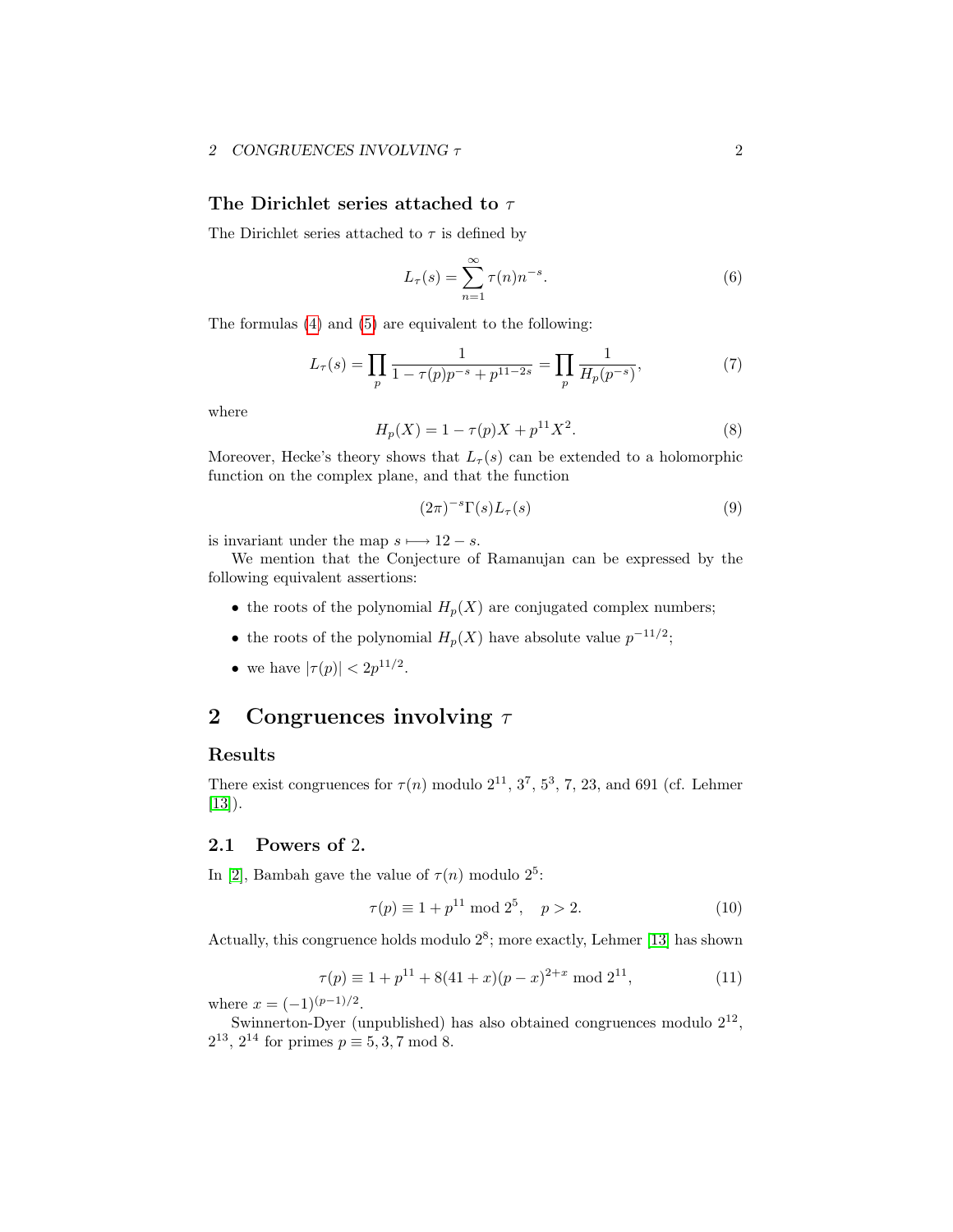### <span id="page-2-1"></span>2.2 Powers of 3.

In [\[15\]](#page-13-7),  $\tau(p)$  modulo 3 is given:

$$
\tau(p) \equiv 1 + p \mod 3, \quad p \neq 3. \tag{12}
$$

Lehmer [\[13\]](#page-13-5) gave  $\tau(p) \mod 3^5$ ; in particular,

$$
\tau(p) \equiv p^2 + p^9 \mod 3^3. \tag{13}
$$

Swinnerton-Dyer (unpublished) obtained congruences modulo  $3^6$  and  $3^7$  for primes  $p \equiv 1 \mod 3$  and  $p \equiv -1 \mod 3$ , respectively.

#### 2.3 Powers of 5.

According to [\[2\]](#page-13-6), we have

$$
\tau(p) \equiv p + p^{10} \bmod 5^2 \tag{14}
$$

Lehmer [\[13\]](#page-13-5) gave a congruence modulo  $5^3$  (for primes  $p \neq 5$ ):

$$
\tau(p) \equiv -24p(1+p^9) - 10p(1+p^5) - 90p^2(1+p^3) \bmod 5^3;
$$

this can also be written in the form

$$
\tau(p) \equiv p^{41} + p^{-30} \mod 5^3, \quad (p \neq 5). \tag{15}
$$

## 2.4 Powers of 7.

Wehave  $([15])$  $([15])$  $([15])$ 

$$
\tau(p) \equiv p + p^4 \mod 7 \tag{16}
$$

Currently we do not know the value of  $\tau(p)$  mod  $7^2$ , except when p is a quadratic non-residue modulo 7, and in this case  $\tau(p) \equiv p + p^{10} \mod 7^2$  according to Lehmer [\[13\]](#page-13-5).

#### 2.5 Powers of 23.

This result differs in form from the preceding congruences. We have (cf. Wilton [\[21\]](#page-14-0)), for  $p \neq 23$ :

<span id="page-2-0"></span>
$$
\tau(p) \equiv \begin{cases}\n0 & \text{mod} \quad 23 \quad \text{if} \quad (-23/p) = -1 \\
2 & \text{mod} \quad 23 \quad \text{if} \quad (-23/p) = +1 \text{ and } p = u^2 + 23v^2 \\
-1 & \text{mod} \quad 23 \quad \text{if} \quad (-23/p) = +1 \text{ and } p \neq u^2 + 23v^2\n\end{cases}
$$
\n(17)

**Remark.** Let  $K = \mathbb{Q}(\sqrt{-23})$ . Then  $(-23/p) = +1$  means that p splits in K into two distinct prime ideals **p** and **p'**; p has the form  $u^2 + 23v^2$  if and only if  $\mathfrak p$  is *principal* (recall that K has class number 3).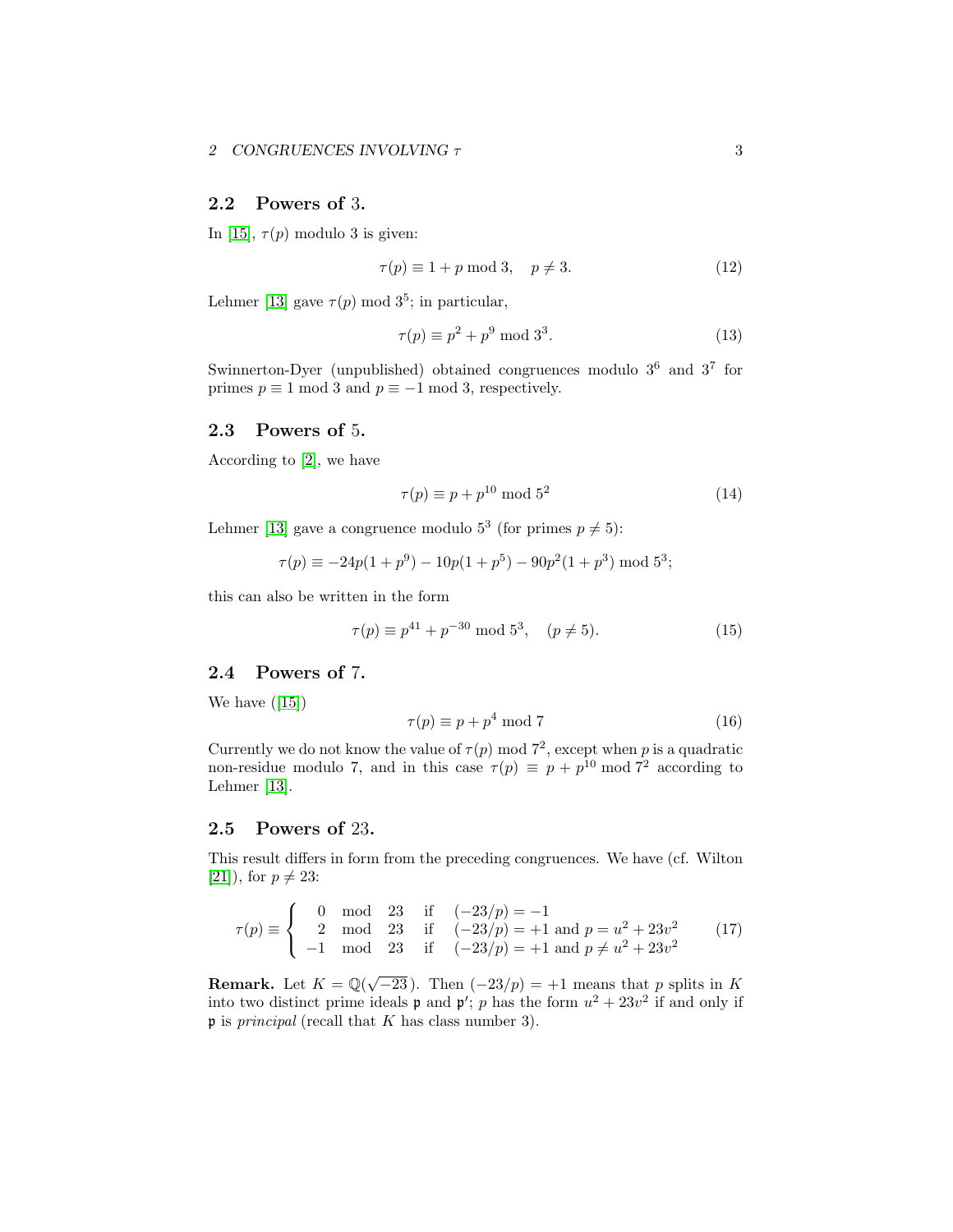### <span id="page-3-1"></span>2.6 Powers of 691.

We know (Ramanujan [\[16\]](#page-13-1))

<span id="page-3-0"></span>
$$
\tau(p) \equiv 1 + p^{11} \bmod{691}.\tag{18}
$$

These are the known congruences for  $\tau(p)$ ; of course, one can deduce congruences for  $\tau(n)$ ,  $n \in \mathbb{N}$ , by using the equations [\(4\)](#page-0-0) and [\(5\)](#page-0-0).

### Proofs

I will only give short indications; for more details, see [\[2\]](#page-13-6),[\[12\]](#page-13-8), [\[13\]](#page-13-5), [\[15\]](#page-13-7), [\[16\]](#page-13-1), [\[21\]](#page-14-0).

Consider the Eisenstein series of weight 6 and 12:

$$
E_6(x) = 1 - 504 \sum_{n=1}^{\infty} \sigma_5(n) x^n
$$
  
\n
$$
E_{12}(x) = 1 + \frac{65520}{691} \sum_{n=1}^{\infty} \sigma_{11}(n) x^n
$$
 where  $\sigma_q(n) = \sum_{d|n} d^q$ . (19)

Since the square of  $E_6$  is a modular form of weight 12, it must be a linear combination of  $E_{12}$  and  $D$ , and we find

$$
E_6^2 = E_{12} - \frac{a}{691}D, \quad \text{with } a \equiv 65520 \text{ mod } 691. \tag{20}
$$

Multiplying through by 691, we get

$$
0 \equiv 65520 \left( \sum_{n=1}^{\infty} \sigma_{11}(n) x^n - \sum_{n=1}^{\infty} \tau(n) x^n \right) \bmod{691},
$$
 (21)

and this implies

$$
\tau(n) \equiv \sigma_{11}(n) \bmod{691}.\tag{22}
$$

If  $n = p$  is prime, this gives the congruence [\(18\)](#page-3-0).

The congruences modulo  $2^{\alpha}$ ,  $3^{\beta}$ ,  $5^{\gamma}$ , 7 can be derived by analogous (but more complicated) arguments, using the functions

$$
\Phi_{r,s}(x) = \sum_{m,n} m^r n^s x^{mn}
$$

of Ramanujan (cf. Lehmer [\[13\]](#page-13-5)).

The congruence mod 23 results easily from the following (cf. Wilton [\[21\]](#page-14-0)):

$$
\prod_{m=1}^{\infty} (1 - x^m)^{24} \equiv \theta(x)\theta(x^{23}) \bmod 23,
$$
\n(23)

where

$$
\theta(x) = \prod_{m=1}^{\infty} (1 - x^m) = \sum_{-\infty}^{\infty} (-1)^r x^{(3r^2 + r)/2}.
$$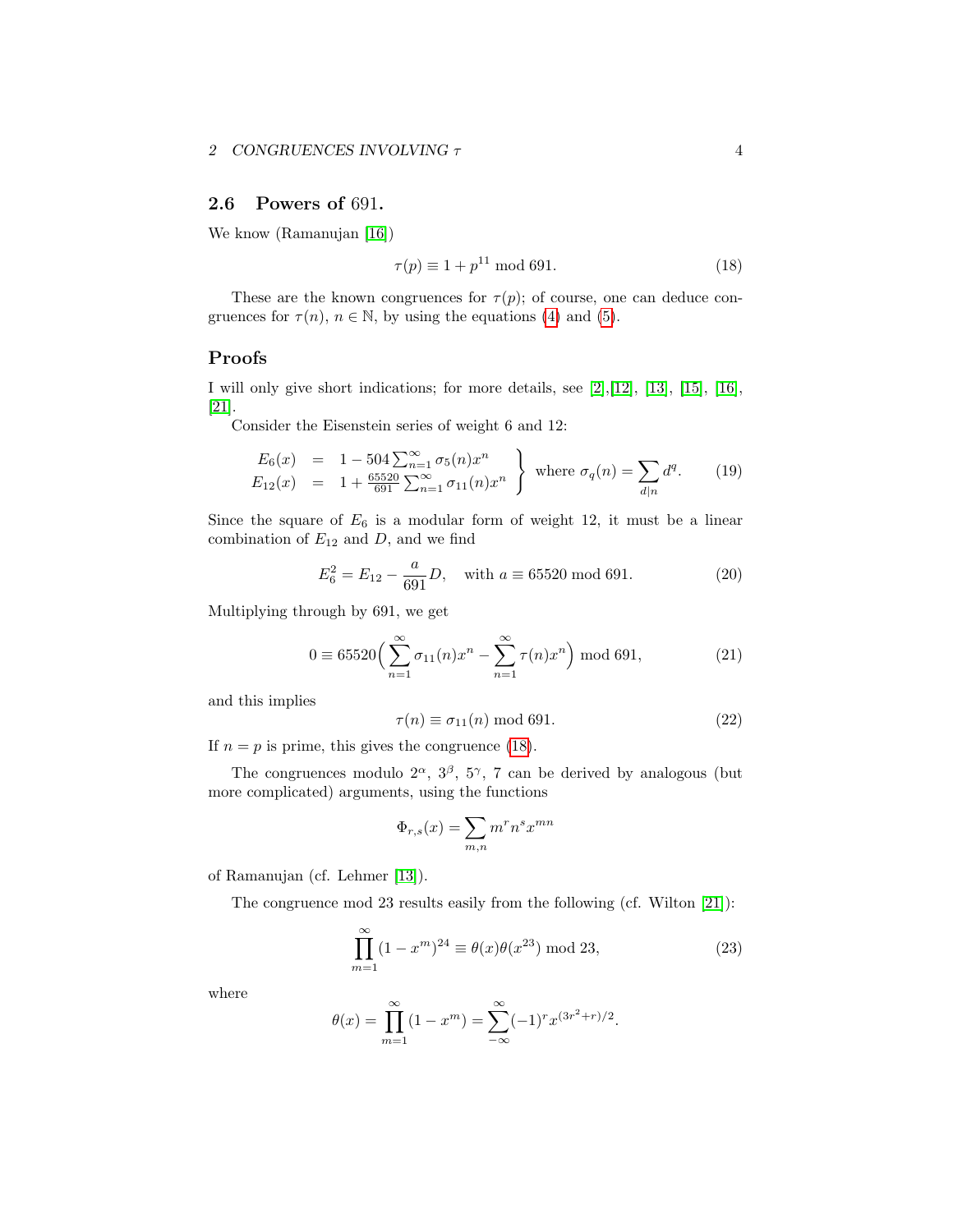#### <span id="page-4-3"></span>Zeros of  $\tau$

<span id="page-4-2"></span>Do there exist primes p such that  $\tau(p) = 0$ ? There are no examples known. In any case, the congruences given above imply (cf. Lehmer [\[12,](#page-13-8) [13\]](#page-13-5)):

If 
$$
\tau(p) = 0
$$
, then 
$$
\begin{cases} p \equiv -1 \mod 2^{11} 3^7 5^3 691, \\ p \equiv -1, 19, 31 \mod 7^2, \\ (p/23) = -1. \end{cases}
$$
 (24)

In particular, the density of the set of primes p such that  $\tau(p) = 0$  is at most  $10^{-12}$ , and the smallest possible p has at least 15 digits.

## 3 The  $\ell$ -adic representations attached to  $\tau$

#### Notation

Let  $\overline{Q}$  denote an algebraic closure of  $\mathbb{Q}$ ; for every prime  $\ell$ , let  $K_{\ell}$  denote the maximal subfield of  $\overline{\mathbb{Q}}$  which is unramified outside  $\ell$ . A finite subfield of  $\overline{\mathbb{Q}}$  is contained in  $K_{\ell}$  if and only if its discriminant is (up to sign) a power of  $\ell$ .

The extension  $K_{\ell}/\mathbb{Q}$  is normal; let Gal $(K_{\ell}/\mathbb{Q})$  denote its Galois group. In the terminology of Grothendieck, Gal $(K_{\ell}/\mathbb{Q})$  is the fundamental group of Spec  $(\mathbb{Z}) \setminus \{\ell\}$ . If p is a prime  $\neq \ell$ , we associate to p its Frobenius automorphism  $F_p$ , which is an element of Gal  $(K_{\ell}/\mathbb{Q})$  defined up to conjugation.

For a ring k and an integer N, let  $\rho : \text{Gal}(K_{\ell}/\mathbb{Q}) \longrightarrow \text{GL}(N, k)$  be a linear representation of degree N of Gal  $(K_{\ell}/\mathbb{Q})$  in k. For all primes  $p \neq \ell$ , the element  $\rho(F_p) \in GL(N, k)$  is defined up to conjugation; in particular, the polynomial  $P_{p,\rho}(X) = \det(1 - \rho(F_p)X)$  is well defined.

In the following, we are mainly interested in the case where the ring  $k$  is  $\mathbb{Z}/\ell^n\mathbb{Z}, \ \mathbb{Z}_\ell = \lim_{\longleftarrow} \ \mathbb{Z}/\ell^n\mathbb{Z}, \text{ or } \mathbb{Q}_\ell = \mathbb{Z}_\ell[\frac{1}{\ell}] \text{ and where the homomorphism } \rho \text{ is }$ continuous.

#### A conjecture

<span id="page-4-1"></span>It's the following:

**Conjecture 1.** For each prime  $\ell$ , there exists a continuous linear representation

$$
\rho_{\ell} : \text{Gal}(K_{\ell}/\mathbb{Q}) \longrightarrow \text{Aut}(V_{\ell}),
$$

where  $V_{\ell}$  is a  $\mathbb{Q}_{\ell}$ -vector space of dimension 2 which satisfies the following condition:

(C) For each prime  $p \neq \ell$ , the polynomial  $P_{p,\rho}(X)$  equals the polynomial  $H_p(X)$ defined in Sect. [1.](#page-1-0)

This condition (C) can also be expressed as

(C') For each prime  $p \neq \ell$ , we have

<span id="page-4-0"></span>
$$
\operatorname{Tr}\left(\rho_{\ell}(F_p)\right) = \tau(p) \quad \text{and} \quad \det(\rho_{\ell}(F_p)) = p^{11}.
$$
 (25)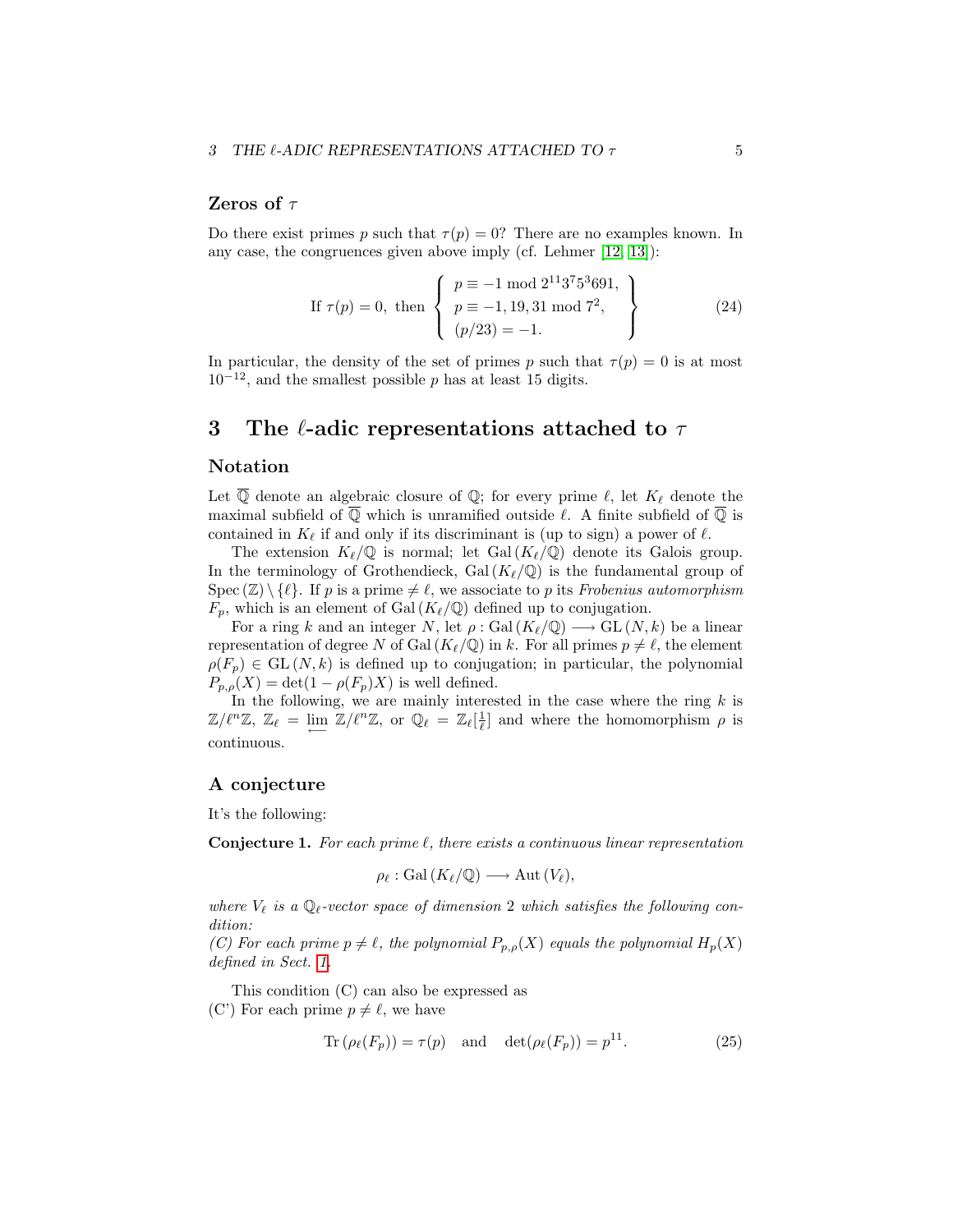<span id="page-5-1"></span>In the terminology of [\[17\]](#page-13-9) (Chap. I, §2), the  $\rho_{\ell}$  form a strictly compatible system of  $\ell$ -adic rational representations of  $\mathbb Q$ , whose exceptional set is empty.

#### Remarks.

<span id="page-5-0"></span>1. Let  $\chi_{\ell} : \text{Gal}(K_{\ell}/\mathbb{Q}) \longrightarrow \mathbb{Q}_{\ell}^{\times}$  be the  $\ell$ -adic representation of degree 1 given by the action of Gal  $(K_{\ell}/\mathbb{Q})$  on the  $l^n$ -th roots of unity (cf. [\[17\]](#page-13-9), Chap. I, Sect. 1.2); we have  $\chi_{\ell}(F_p) = p$ . The second part of the condition [\(25\)](#page-4-0) is therefore equivalent to

$$
\det(\rho_\ell) = \chi_\ell^{11}.\tag{26}
$$

2. Let  $c \in \text{Gal}(K_{\ell}/\mathbb{Q})$  be the element of order 2 induced by complex conjuga-tion; c is defined up to conjugation. According to [\(26\)](#page-5-0), we have det $(\rho_{\ell}(c)) = -1$ . We conclude that  $\rho_{\ell}(c)$  has eigenvalues +1 and -1.

3. The representation  $\rho_{\ell}$  which exists according to the conjecture above is *unique* up to conjugation. This follows from [\[17\]](#page-13-9) (Chap. I, Sect. 2.3), combined with the fact that  $\rho_{\ell}$  is irreducible (cf. Sect. [5](#page-9-0) below).

## Representations mod  $\ell^n$

We first observe that, if  $\rho_{\ell} : \text{Gal}(K_{\ell}/\mathbb{Q}) \longrightarrow \text{Aut}(V_{\ell})$  exists, then there is a *lattice* in  $V_\ell$  which is stable under im ( $\rho_\ell$ ) (cf. [\[17\]](#page-13-9), Chap. I, Sect. 1.1). In other words, we can view  $\rho_{\ell}$  as a homomorphism of Gal  $(K_{\ell}/\mathbb{Q})$  with image in  $GL(2,\mathbb{Z}_\ell)$ , not only in  $GL(2,\mathbb{Q}_\ell)$  (Remark, however, that uniqueness is lost: different lattices can give rise to non-isomorphic representations). By reduction modulo  $\ell^n$ , we obtain representations mod  $\ell^n$ 

$$
\rho_{\ell,n}: \operatorname{Gal}\left(K_{\ell}/\mathbb{Q}\right) \longrightarrow GL(2,\mathbb{Z}/\ell^n\mathbb{Z})
$$

such that

$$
\begin{array}{rcl}\n\operatorname{Tr}\left(\rho_{\ell,n}(F_p)\right) & \equiv & \tau(p) \bmod \ell^n, \\
\det(\rho_{\ell,n}(F_p)) & \equiv & p^{11} \bmod \ell^n.\n\end{array} \tag{27}
$$

for all  $p \neq \ell$ .

Thus, for certain  $\ell^n$  we know  $\tau(p)$  modulo  $\ell^n$  explicitly (cf. Sect. [2\)](#page-1-1). A first verification of the conjecture consists therefore in trying to find representations mod  $\ell^n$  with the properties listed above for those values of  $\ell^n$ . This is what we will do now.

## Representations corresponding to the congruences of Section [2](#page-1-2)

There are no difficulties mod  $2^8$ ,  $3^3$ ,  $5^3$ , 7 and 691. In each case, we have

$$
\tau(p) \equiv p^a + p^{11-a} \bmod \ell^n
$$

for  $p \neq \ell$  with  $a = 0, 2, 41, 1$  and 0, respectively. Each triangular representation

$$
\begin{pmatrix} \phi & * \\ 0 & \psi \end{pmatrix},
$$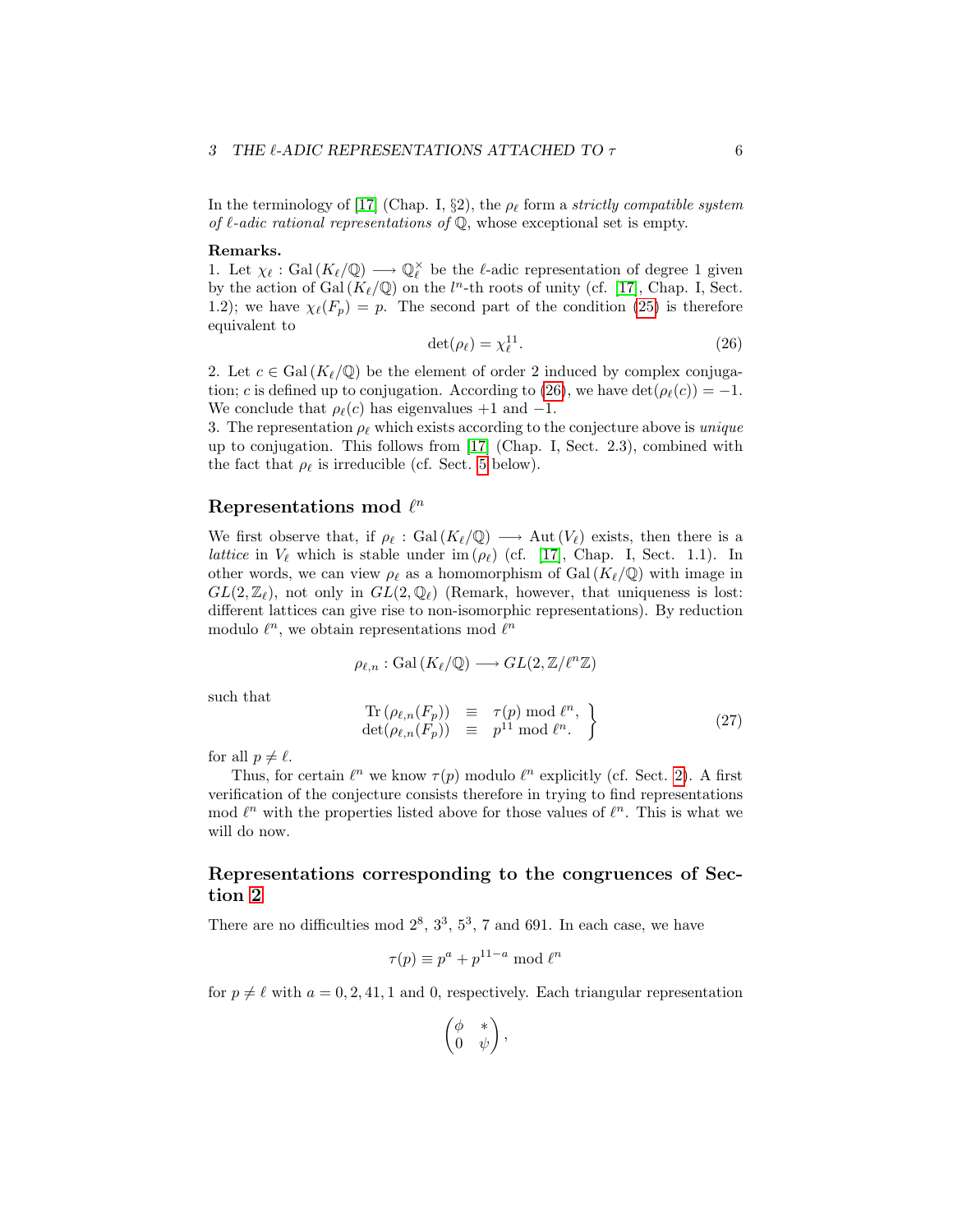#### <span id="page-6-1"></span>3 THE  $\ell$ -ADIC REPRESENTATIONS ATTACHED TO  $\tau$  7

where  $\phi, \psi$ : Gal $(K_{\ell}/\mathbb{Q}) \longrightarrow (\mathbb{Z}/\ell^n\mathbb{Z})^{\times}$  are congruent modulo  $\ell^n$  to  $\chi_{\ell}^a$  and  $\chi_{\ell}^{11-a}$ , respectively, answers the question.

The case  $\ell = 23$  and  $n = 1$  can be interpreted as follows: let E be the field obtained by adjoining to  $\mathbb Q$  the roots of the polynomial  $x^3 - x - 1 = 0$ . This is a normal extension of  $\mathbb{Q}$ , ramified only at 23; its Galois group is the group  $S_3$ , the symmetric group of order 6. It is known that E is the Hilbert class field of the field  $\mathbb{Q}(\sqrt{-23})$ . Let r be the unique irreducible representation of degree 2 of  $S_3$ ; for  $s \in S_3$ , we have

$$
Tr (r(s)) = 0, 2, or -1,
$$

according as s has order 2, 1 or 3. Moreover, since  $Gal(E/\mathbb{Q})$  is a quotient of Gal  $(K_{\ell}/\mathbb{Q})$ , we can consider r as a representation of Gal  $(K_{\ell}/\mathbb{Q})$ . Equation [\(17\)](#page-2-0) shows that  $\rho_{23}$  and r have the same characteristic polynomial modulo 23. Since  $r$  is irreducible mod 23, this implies

$$
\rho_{23,1} \equiv r \bmod 23.
$$

The case  $2^{11}$  is much less evident than those above (and has even led me to doubt the conjecture!). Luckily, it has been treated by Swinnerton-Dyer (unpublished), and his result is in fact the most important numerical verification of the general conjecture. Swinnerton-Dyer has even obtained the complete structure of the group im  $(\rho_2)$ , and not only the structure of its reduction modulo  $2^{11}$ . According to what he told me, im  $(\rho_2)$  is an open subgroup of index  $3 \cdot 2^{25}$ in GL  $(2,\mathbb{Z}_2)$ .

### The representation  $\rho_{11,1}$

<span id="page-6-0"></span>Although we don't know a congruence giving  $\tau(p)$  mod 11 as a simple function of p (the reason for this will be explained in Sect. [4](#page-8-0) below), Swinnerton-Dyer made me realize that the *existence of the representation*  $\rho_{11,1}$  (i.e.  $\rho_{11}$  mod 11) can be demonstrated in the following way:

We start by observing

$$
x \prod_{m=1}^{\infty} (1 - x^m)^{24} = x \prod_{m=1}^{\infty} (1 - x^m)^2 \prod_{m=1}^{\infty} (1 - x^m)^{22}
$$
  

$$
\equiv x \prod_{m=1}^{\infty} (1 - x^m)^2 \prod_{m=1}^{\infty} (1 - x^{11m})^2 \text{ mod } 11.
$$
 (28)

Thus  $x \prod (1-x^m)^2 \prod (1-x^{11m})^2$  is a cusp form of weight 2 for  $\Gamma_0(11)$ . Moreover, we know (cf. Shimura [\[19\]](#page-14-1)) that for every  $\ell$  there exists a corresponding  $\ell$ -adic representation: the one associated to the elliptic curve

$$
y^2 + y = x^3 - x^2 - 10x - 20.
$$
 (29)

We conclude that  $\rho_{11,1}$  is isomorphic to the representation of Gal  $(K_{\ell}/\mathbb{Q})$  in the group of 11-division points of this elliptic curve. It can be shown (cf. Shimura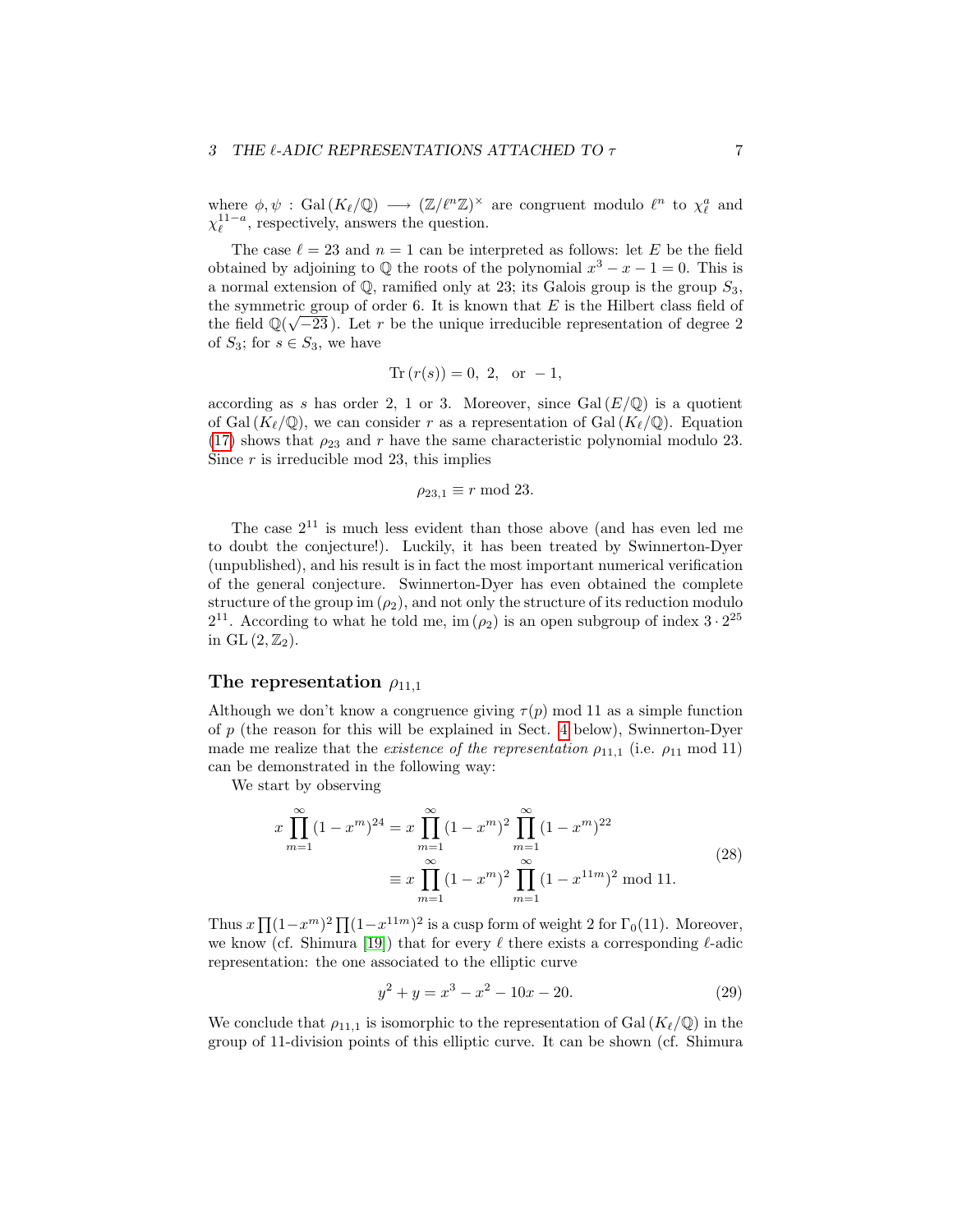<span id="page-7-0"></span>[\[19\]](#page-14-1)) that the image of  $\rho_{11,1}$ , which a priori is a subgroup of  $GL(2, \mathbb{F}_{11})$ , is in fact the whole group  $GL(2, \mathbb{F}_{11})$ . The situation here is therefore completely different from the situation before, where we only encountered solvable groups.

## 4 Applications

In this and the next chapter, we assume the truth of the conjecture made in Sect. [3,](#page-4-1) namely the existence of the representations  $\rho_{\ell}$  and  $\rho_{\ell,n}$ . The results below can therefore not be considered as demonstrated unless the conjecture itself will be proved (which is imminent, cf. Section [6\)](#page-11-0).

#### Density

The value of  $\tau(p)$  mod  $\ell^n$  depends uniquely on the element

$$
\rho_{\ell,n}(F_p) \in \mathrm{GL}(2,\mathbb{Z}/\ell^n\mathbb{Z}).
$$

By the theorem of Chebotarev (cf. e.g. [\[17\]](#page-13-9), Chap. I, Sect. 2.2), this implies:

The set of primes  $p \neq \ell$  such that  $\tau(p)$  is congruent to a given integer a mod  $\ell^n$ , has a *density*; this density is  $> 0$  if the set under consideration is non-empty.

More exactly, the density equals  $A/B$ , where B is the order of im  $(\rho_{\ell,n})$ , and where A is the number of elements in  $\text{im } (\rho_{\ell,n})$  whose trace is congruent to a modulo  $\ell^n$ .

#### Independence of certain primes

The extensions  $K_{\ell}$  ( $\ell = 2, 3, 5, \ldots$ ) are linearly disjoint over  $\mathbb{Q}$ ; this follows easily from the fact that  $\mathbb Q$  has no unramified extensions  $\neq \mathbb Q$ . We conclude that the values of  $\tau(p)$  modulo  $2^a, 3^b, \ldots$  are independent: if the density of primes p such that  $\tau(p) \equiv a_i \mod l_i^{n_i}$  is  $d_i$ , then the density of the primes satisfying all these conditions is the *product* of the  $d_i$ . The same argument implies

Let  $\ell$  and  $p_0$  be different primes, and  $n \geq 1$  an integer. Then there exist infinitely many primes  $p$  such that

$$
\tau(p) \equiv \tau(p_0) \bmod \ell^n, \quad p \equiv p_0 \bmod \ell^n,
$$

even if we restrict  $p_0$  to be in an arithmetic progression  $an + b$  with  $(a, b) = (a, \ell) = 1.$ 

In less precise words: given relatively prime integers  $M$  and  $N$ , then no congruence on p mod N can impose anything on the value of  $\tau(p)$  mod N.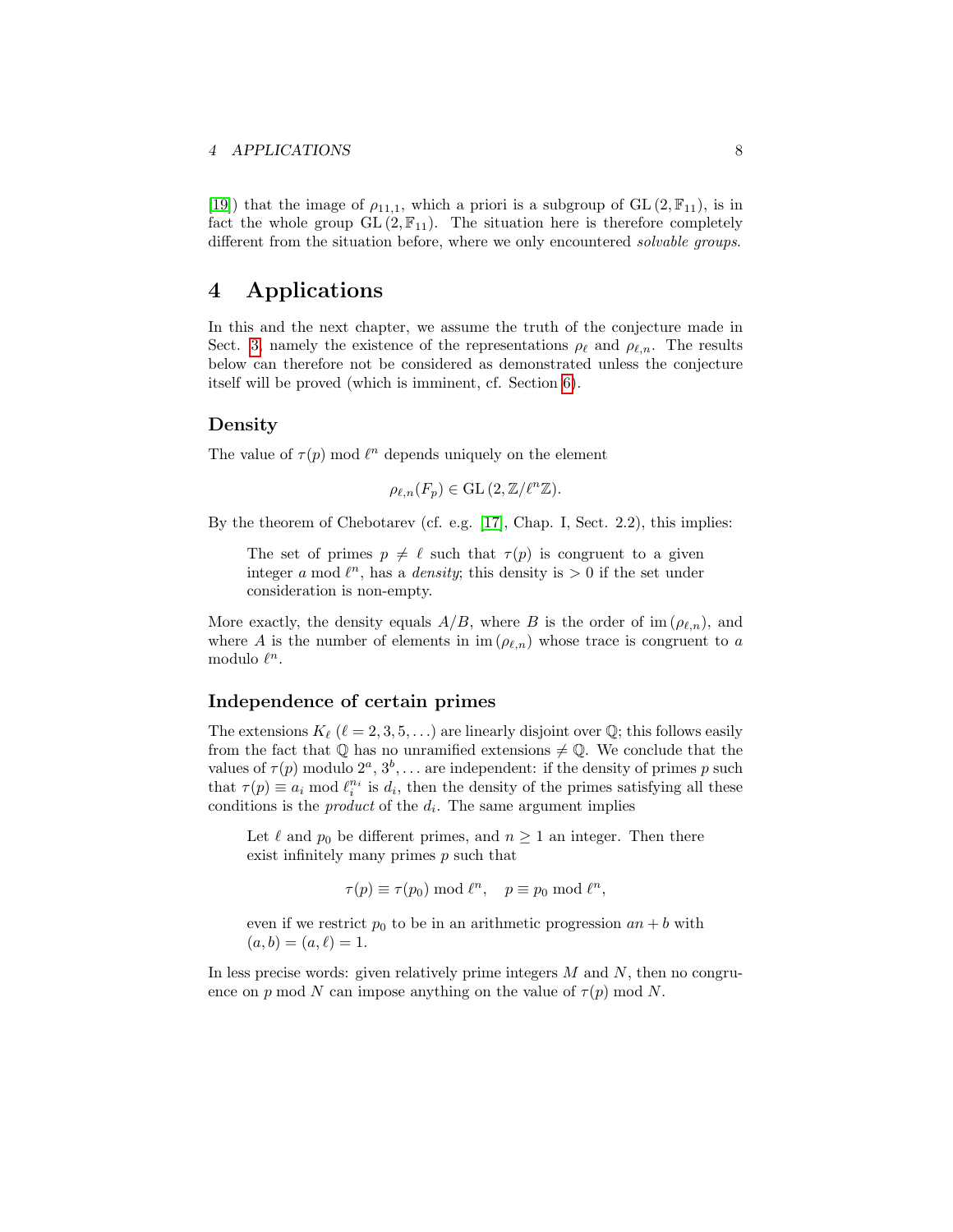#### <span id="page-8-1"></span>Nonexistence of a congruence mod 11

<span id="page-8-0"></span>The fact that the image of  $\rho_{11,1}$  is the whole group GL  $(2,\mathbb{Z}/11\mathbb{Z})$  (cf. Sect. [3\)](#page-6-0) implies (using Chebotarev's theorem again)

No congruence on p can impose restrictions on the value of  $\tau(p)$  mod 11.

More precisely: given integers a, b, c such that  $(a, b) = 1$ , there exist infinitely many primes p such that  $p \equiv a \mod b$  and  $\tau(p) \equiv c \mod 11$ .

Of course, an analogous result holds whenever im  $(\rho_{\ell,1})$  contains SL  $(2,\mathbb{Z}/\ell\mathbb{Z}),$ which can easily be verified numerically by the method indicated in [\[19\]](#page-14-1).

#### Primes p such that  $\tau(p) = 0$  have density 0

More generally, let  $\Phi(X, Y)$  be a polynomial in two variables with coefficients in a field of characteristic 0, and assume that  $\Phi$  does not identically vanish. Then the set of primes p such that  $\Phi(p, \tau(p)) = 0$  has density zero.

In fact, this can be reduced by an easy argument to the case where  $\Phi$  has the form  $\Psi(X^{11}, Y)$ , with  $\Psi$  having coefficients in  $\mathbb Q$ . Let  $\ell$  be prime, and define the subgroup  $H_\ell = \text{im} (\rho_\ell)$  of GL  $(2, \mathbb{Q}_\ell)$ . It can be shown (cf. Sect. [5](#page-9-0) below) that  $H_\ell$  is an open subgroup of  $GL(2, \mathbb{Q}_\ell)$ . Let X be the set of all  $s \in H_\ell$  such that  $\Psi(\det(s), \text{Tr}(s)) = 0$ . The set X is a 'hypersurface' in the  $\ell$ -adic variety  $H_{\ell}$ , and its interior is *empty*; this implies that  $\mu(X) = 0$ , where  $\mu$  is the Haar measure on  $H_{\ell}$ . Now Chebotarev's theorem asserts that the set of primes such that  $F_p \in X$  has density 0; this proves our claim.

(We have thus replaced the  $10^{-12}$  from Sect. [2.6](#page-4-2) by 0).

### A congruence modulo 23<sup>2</sup>

(I shall restrict myself to a trivial case here. In any case, as Swinnerton-Dyer has observed, we can certainly give the value of  $\tau(p)$  modulo  $23^2$ ).

We have seen above that  $\rho_{23,1}$  is congruent modulo 23 to the representation r of  $S_3$ . Consider, in particular, primes p of the form  $p = u^2 + 23v^2$ ; then we have

$$
\rho_{23}(F_p) \equiv \begin{pmatrix} 1 & 0 \\ 0 & 1 \end{pmatrix} \bmod 23.
$$

Therefore we can write

$$
\rho_{23}(F_p) = \begin{pmatrix} 1+23a & 23b \\ 23c & 1+23d \end{pmatrix},
$$

with  $a, b, c, d \in \mathbb{Z}_{23}$ , and

$$
\tau(p) = 2 + 23(a + d), \np^{11} = 1 + 23(a + d) + 23^{2}(ad - bc).
$$

Comparing yields

$$
\tau(p) \equiv 1 + p^{11} \bmod 23^2,\tag{30}
$$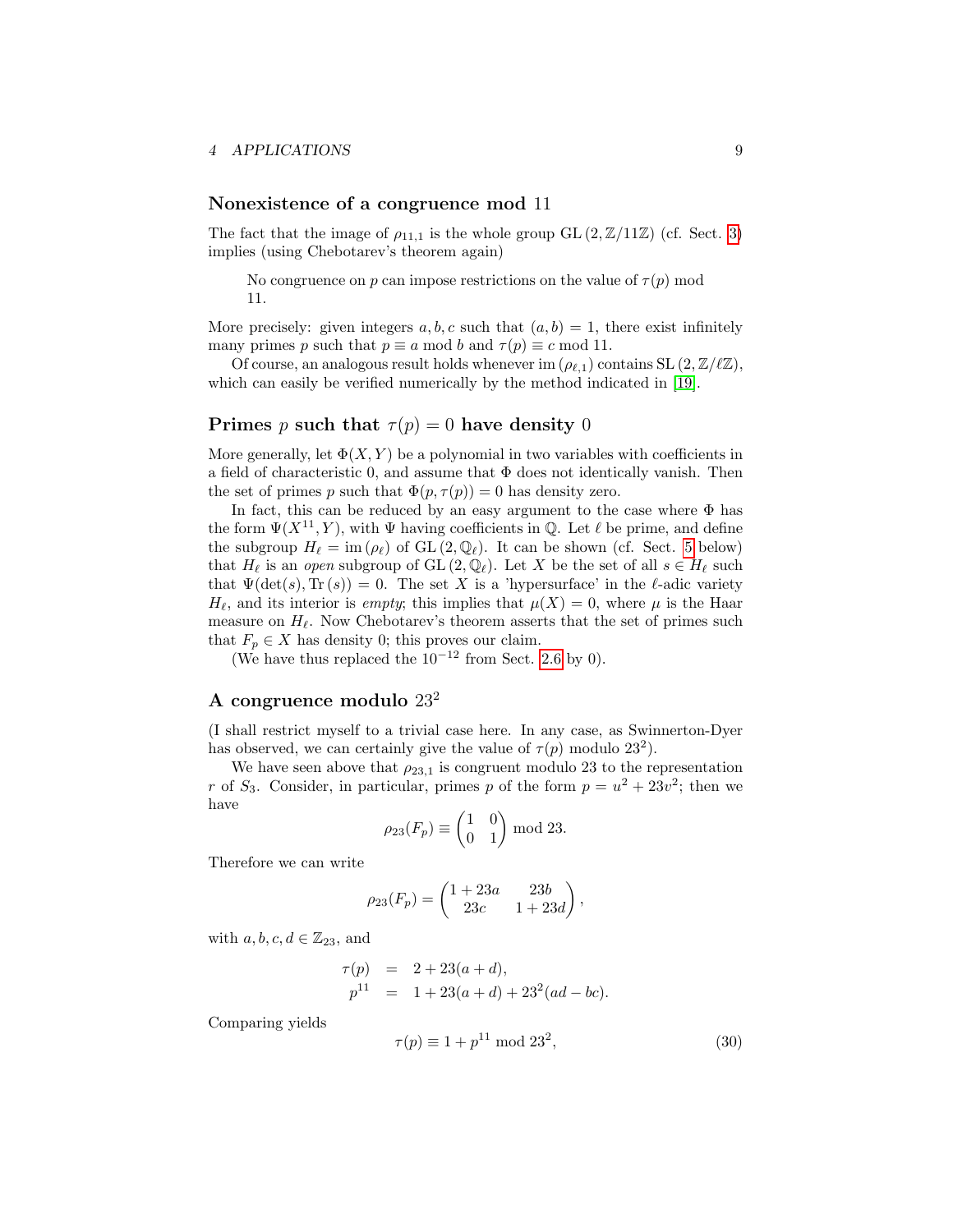#### <span id="page-9-1"></span>5 REMARKS AND QUESTIONS 10

for primes  $p \neq 23$  of the form  $u^2 + 23v^2$ .

**Example.**  $p = 59 = 6^2 + 23 \cdot 1^2$ : here  $\tau(p) = -5, 189, 203, 740$ ; one can easily verify that  $-5$ , 189, 203, 740  $\equiv 1 + 59^{11}$  mod 23<sup>2</sup>.

## 5 Remarks and Questions

#### The image of  $\rho_{\ell}$  is an open subgroup of  $GL(2,\mathbb{Q}_{\ell})$

<span id="page-9-0"></span>This result has been mentioned above. It can be proved by a method analogous to the one used for the 'Tate modules' of elliptic curves([\[17\]](#page-13-9), Chap. IV, Sect. 2.2):

To begin with, we may assume that  $\rho_{\ell}$  is semi-simple (if not, we can replace it by its semi-simplification). Let  $\mathfrak{g}_{\ell} \subseteq M_2(\mathbb{Q}_{\ell})$  be the Lie algebra of im  $(\rho_{\ell}),$ viewed as an  $\ell$ -adic Lie algebra; since  $\rho_{\ell}$  is semi-simple,  $\mathfrak{g}_{\ell}$  is a *reductive* algebra, and hence has the form  $\mathfrak{c} \times \mathfrak{s}$ , with abelian  $\mathfrak{c}$  and semi-simple  $\mathfrak{s}$ . If  $\mathfrak{s} \neq 0$ , then s is necessarily equal to the Lie algebra of the group  $SL(2,\mathbb{Q}_\ell);$  using the fact that  $\det(\rho_\ell) = \chi_\ell^{11}$ , we deduce that  $\mathfrak{g}_\ell = M_2(\mathbb{Q}_\ell)$ , and this implies that im  $(\rho_\ell)$ is open.

It remains to show that  $\mathfrak{s} = 0$  is impossible. Assume therefore that  $\mathfrak{s} = 0$ ; then the Lie algebra  $g_\ell$  is abelian and acts semi-simple on  $V_\ell$ . If  $g_\ell$  were the algebra of homotheties of  $V_{\ell}$ , then there would exist an open subgroup of im  $(\rho_{\ell})$ consisting of homotheties. Thus there would exist infinitely many primes  $p$ such that  $\det(\rho_\ell(F_p)) = \text{Tr}(\rho_\ell(F_p))^2/4$ , i.e. such that  $4p^{11} = \tau(p)^2$ : this is a contradiction. With this case disposed of, we see that the centralizer of  $\mathfrak{g}_\ell$  in End  $(V_\ell)$  is a *Cartan algebra*  $\mathfrak{h}_\ell$ , and that im  $(\rho_\ell)$  is contained in the normalizer N of  $\mathfrak{h}_{\ell}$ . In light of the structure of N, it follows that im  $(\rho_{\ell})$  contains an open abelian subgroup of index 1 or 2. In other words, there exists an extension  $E/\mathbb{Q}$ with  $(E: \mathbb{Q}) \leq 2$  such that the representation  $\rho_{\ell}$  is abelian over E. By applying the theorem of [\[17\]](#page-13-9) (Chap. III, Sect. 3.1) to E and  $\rho_{\ell}$  we find that  $\rho_{\ell}$  is 'locally algebraic' over E. But according to the theorem in  $[17]$  (Chap. III, Sect. 2.3), this implies that all representations  $\rho_{\ell'}$  (with respect to different primes  $\ell'$ ) have the same property. In particular, each of the groups im  $(\rho_{\ell'})$  has an open abelian subgroup of index 1 or 2. This is absurd, since e.g. im  $(\rho_{11,1})$  is not solvable.

#### Questions

(a) Is it possible to determine the image of  $\rho_{\ell}$ , as Swinnerton-Dyer has done for  $\ell = 2$ ? More exactly, is im  $(\rho_{\ell})$  contained in the subgroup  $H_{\ell}$  of GL  $(2,\mathbb{Z}_{\ell})$ which consists of elements whose determinants are 11-th powers? Is is true that im  $(\rho_\ell) = H_\ell$  for almost all  $\ell$  (or even for all  $\ell \neq 2, 3, 5, 7, 23, 691$ )?

It would be equally interesting to find a 'reason' explaining the special form of the representations modulo  $2, 3, 5, 7, 23, 691$ . There are (conjectural) indications at the end of Kuga's notes [\[9\]](#page-13-10).

(b) Does the set of primes p such that  $\tau(p) \equiv 0 \mod p$  have density 0? Is it finite? Is it simply  $\{2, 3, 5, 7\}$ ?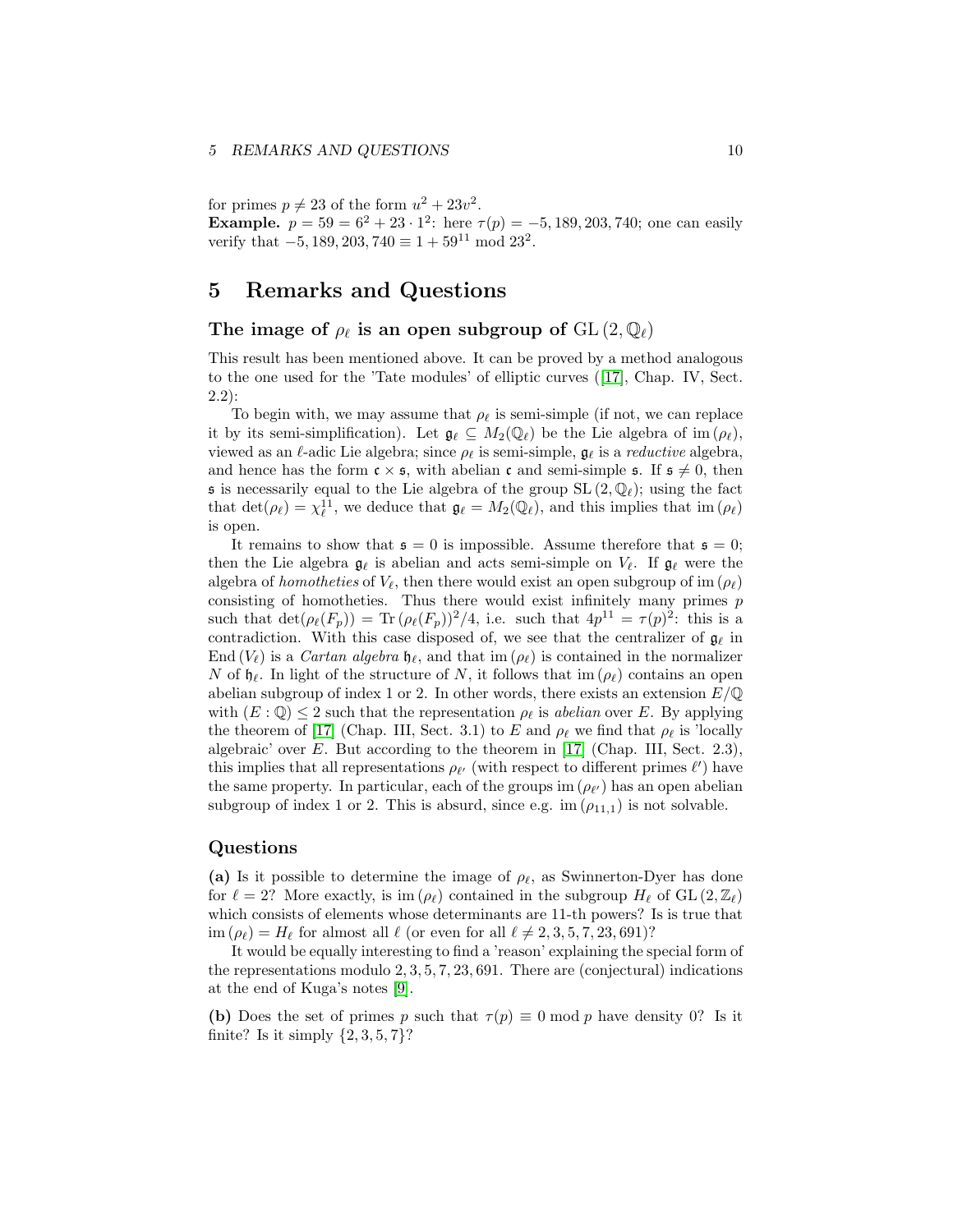#### <span id="page-10-0"></span>5 REMARKS AND QUESTIONS 11

A (quite weak) analogy with the representations attached to elliptic curves suggests that  $\tau(p) \equiv 0 \mod p$  might have something to do with the structure of the *inertia subgroup*  $I_p$  of p in im  $(\rho_\ell)$ , which is defined up to conjugacy. For example, is it true that  $I_p$  is *open* in im  $(\rho_\ell)$  if and only if  $\tau(p) \equiv 0 \mod p$ ?

For  $p = 2, 3, 5, 7$ , we have in fact  $I_p = \text{im } (\rho_\ell)$ . [Proof: for these values of p, the congruences in Chap. 2 show that  $\operatorname{im}(\rho_\ell)$  is a group extension of  $(\mathbb{Z}/p\mathbb{Z})^\times$  by a prop-p group N[?]. The quotient group  $(\mathbb{Z}/p\mathbb{Z})^{\times}$  corresponds to the cyclotomic field  $\mathbb{Q}(\zeta_p)$ . We conclude that  $I_p$  gets mapped *onto*  $(\mathbb{Z}/p\mathbb{Z})^{\times}$ , and it remains to show that  $N \cap I_p = N$ . Assume that  $N \cap I_p \neq N$ ; then the elementary theory of p-groups shows the existence of a closed normal subgroup of index  $p$  in N which contains  $I_p$ ; this subgroup corresponds to a cyclic unramified extension of degree p of  $\mathbb{Q}(\zeta_p)$ . According to class field theory, the class number of  $\mathbb{Q}(\zeta_p)$ is divisible by p, and p is an irregular prime. But  $p = 2, 3, 5, 7$  are regular: contradiction.]

Note that this argument does not apply to  $p = 691$ , which is an irregular prime (since it divides the numerator of the Bernoulli number  $B_{12}$ ). In fact, it seems likely to me that, for  $p = 691$ , we have  $I_p \neq \text{im } (\rho_\ell)$ , in other words, that the unramified extension of  $\mathbb{Q}(\zeta_{691})$  really comes into play. Maybe one can attack this question by examining the values of  $\tau(p)$  mod 691<sup>2</sup>.

(c) Does the restriction of  $\rho_p$  to the inertia subgroup  $I_p$  admit a 'Hodge decom-position' (cf. [\[17\]](#page-13-9), Chap. III, Sect. 1.2) of type  $(0, 11)$ ?

(d) If one assumes the truth of Ramanujan's conjecture that  $|\tau(p)| < 2p^{11/2}$ , is it possible to write the polynomial  $H_p(X)$  of Sect. [1](#page-1-0) in the form

$$
H_p(X) = (1 - \alpha_p X)(1 - \overline{\alpha}_p X),\tag{31}
$$

with  $\alpha_p = p^{11/2} e^{i\phi_p}$ ,  $0 < \phi_p < \pi$ ?

Is it true that the angles  $\phi_p$  are equidistributed in the the interval  $[0, \pi]$  with respect to the measure  $\frac{2}{\pi} \sin^2 \phi d\phi$ , as Sato and Tate have conjectured on the elliptic case without complex multiplication?

Thequestion is connected  $([17],$  $([17],$  $([17],$  Chap. I, A.2) with the question whether the Dirichlet series

$$
L_m(s) = \prod_p \prod_{n=0}^m \frac{1}{1 - \alpha_p^n \overline{\alpha}_p^{m-n} p^{-s}}, \quad m = 1, 2, \dots
$$
 (32)

can be extended to the complex plane. One would have to show that  $L_m(s)$ can be extended to a holomorphic function such that  $L_m(1+\frac{11m}{2}) \neq 0$ . Of course, it is also natural to conjecture that  $L_m(s)$  has a functional equation of the usual type. More exactly, there should exist an 'infinite term'  $\gamma_m(s)$ such that  $\gamma_m(s)L_m(s)$  is invariant (or anti-invariant) under the transformation  $s \mapsto 11m + 1 - s$ . We can even risk to conjecture the form of  $\gamma_m(s)$ :

$$
\gamma_m(s) = \begin{cases} \frac{1}{(2\pi)^{ks}} \Gamma(s) \Gamma(s-11) \cdots \Gamma(s-11(k-1)), & \text{if } m = 2k-1, \\ (\pi)^{-s/2} \Gamma(\frac{s-11k+\epsilon}{2}) \gamma_{m-1}(s), & \text{if } m = 2k, \end{cases}
$$
(33)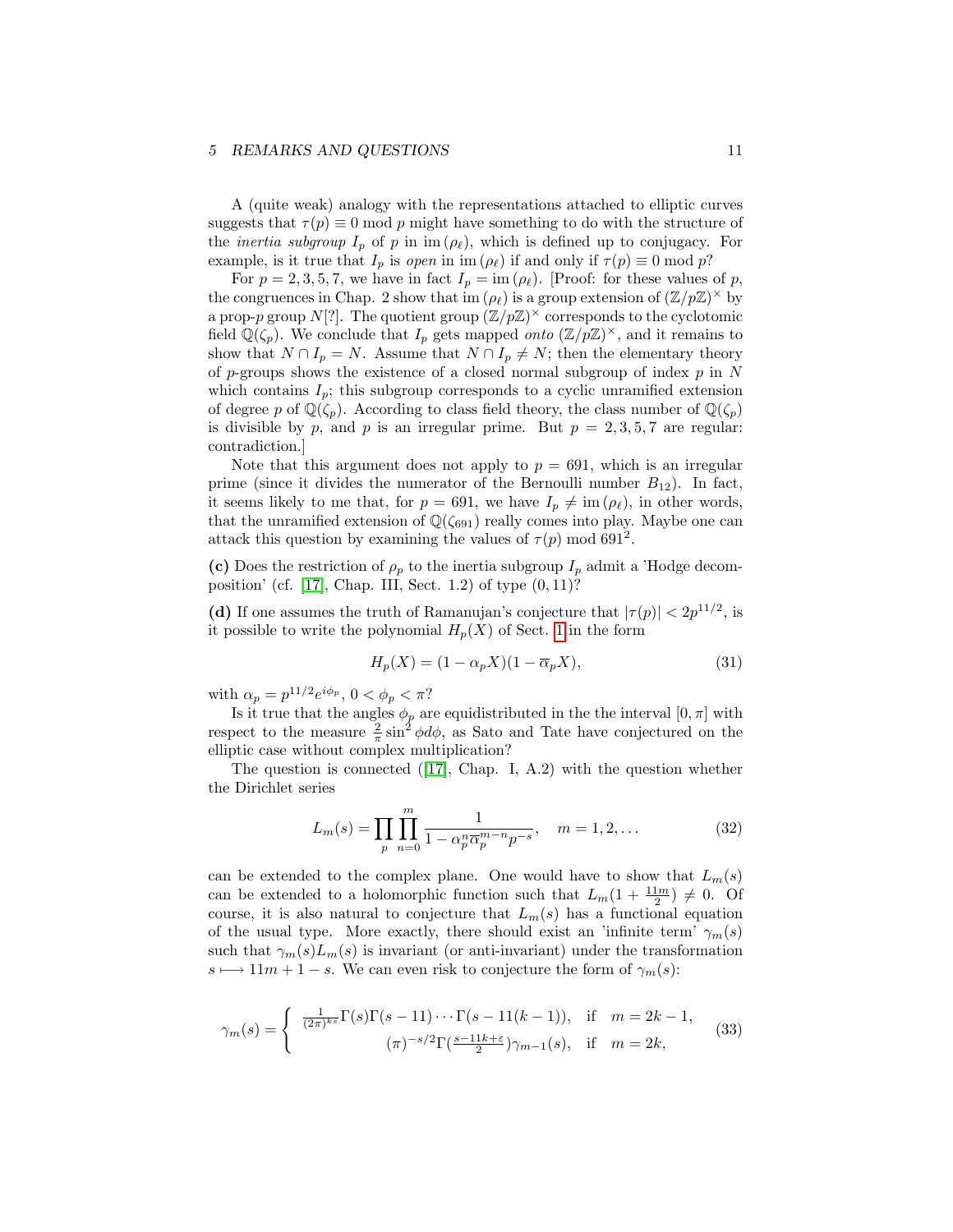<span id="page-11-1"></span>where  $\varepsilon = 0$  if k is even, and  $\varepsilon = 1$  otherwise. It seems that only the cases  $m = 1$  and  $m = 2$  are known;  $L_1(s)$  coincides with the function  $L_7(s)$  of Sect. [1,](#page-1-0) and  $L_2(s)$  is connected by a simple formula with the function

$$
f(s) = \sum_{n=1}^{\infty} \tau(n)^2 n^{-s}
$$
 (34)

studied by Rankin (cf. Hardy [\[5\]](#page-13-0), p. 174–180).

### Generalizations to modular forms

Everything we have said here about  $\tau$  can also be said about the coefficients of any cusp form of weight  $k$ 

$$
\Phi(x) = \sum_{n=1}^{\infty} a_n x^n, \quad a_1 = 1,
$$
\n(35)

which is an eigen function of Hecke operators, and whose coefficients are ordinary integers. Again, it is possible to prove that im  $(\rho_\ell)$  is open in GL  $(2, \mathbb{Q}_\ell)$ .

According to Kuga([\[9\]](#page-13-10), last part), we should expect that the representations modulo 2, 3, 5, 7 have special properties; it would be interesting to find these representations, and to study the case of other primes as well. **Example.** Take  $k = 16$ ; here we have

$$
\Phi(x) = D(x)E_4(X) = \left(\sum_{n=1}^{\infty} \tau(n)x^n\right) \left(1 + 240 \sum_{n=1}^{\infty} \sigma_3(n)x^n\right). \tag{36}
$$

One observes easily that

$$
a_p \equiv p + p^2 \mod 7 \tag{37}
$$

$$
a_p \equiv 1 + p^{15} \mod{3617}.\tag{38}
$$

(Observe that 3617 is the numerator of the Bernoulli number  $B_{16}$ ; it is therefore an irregular prime).

As for cusp forms of  $SL(2, \mathbb{Z})$  which are eigen functions of Hecke operators but do not have integral coefficients, they should correspond to 'E-rational' representations in the sense of [\[17\]](#page-13-9) (Chap. I, Sect. 2.3). Moreover, if the space of cusp forms has dimension h, it should be possible to find  $\ell$ -adic representations of degree 2h on which the Hecke operators  $T_p$  act, and by reducing these representations of the Hecke algebra one should find the representations of degree 2 we are interested in.

## <span id="page-11-0"></span>6 History

The idea of viewing certain arithmetic functions as traces of the action of the Frobenius goes back to Davenport-Hasse. There, only exponential sums were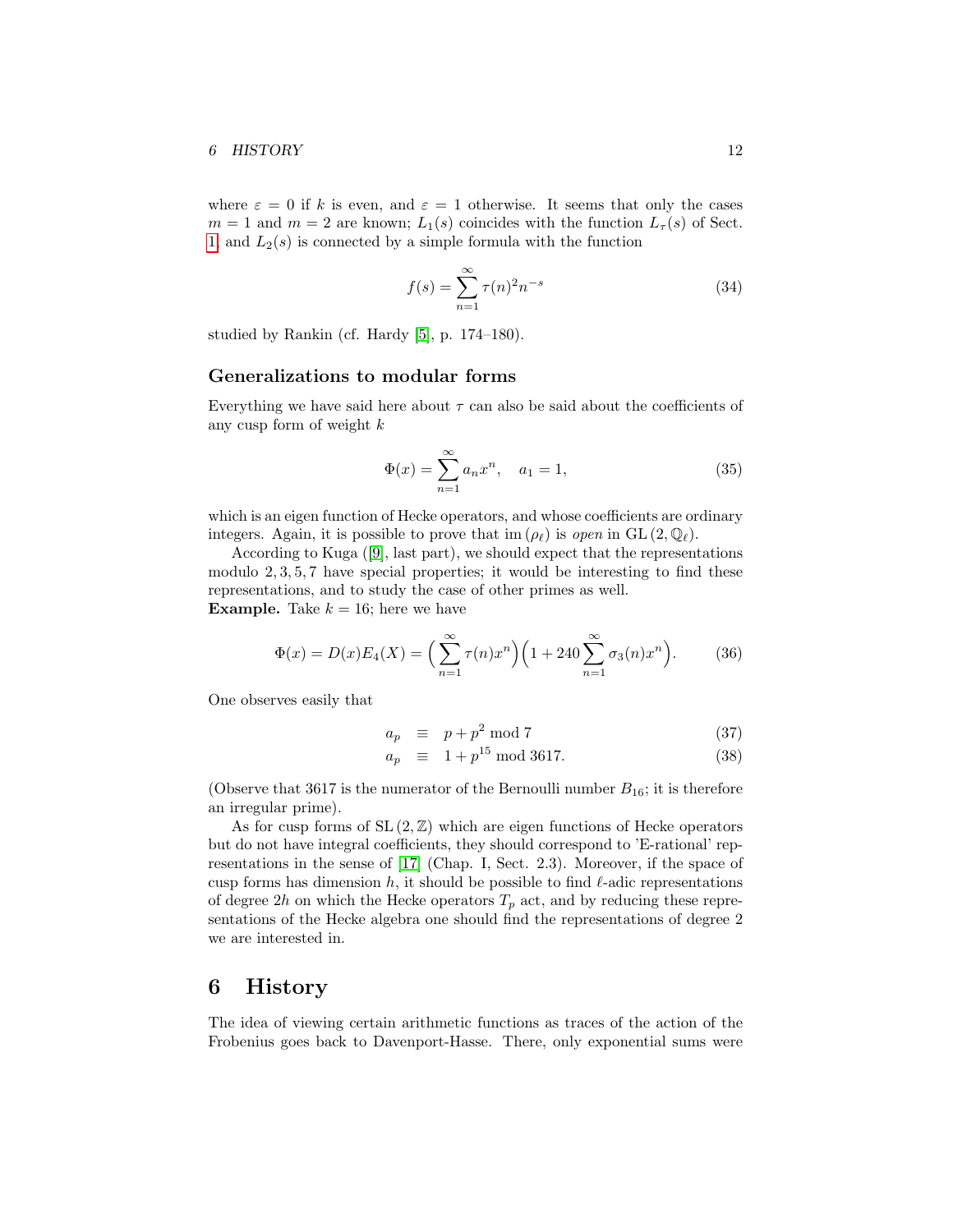#### <span id="page-12-1"></span>6 HISTORY 13

treated whose properties were already known (Gauss and Jacobi sums). The note of Weil goes further: he gives a 'Frobenius interpretation' of all exponential sums in one variable, and he obtained (thanks to the 'Riemann hypothesis for curves') an upper bound which was not known before. For example, for the Kloosterman sums

$$
S_p(a, b) = \sum_{x=1}^{p-1} \exp\left(\frac{2\pi i}{p}(ax + bx^{-1})\right), \quad p \nmid ab \tag{39}
$$

<span id="page-12-0"></span>one finds

$$
|S_p(a,b)| \le 2p^{1/2}.\tag{40}
$$

Weil has remarked long ago the analogy of Ramanujan's conjecture

$$
|\tau(n)| \le 2p^{11/2} \tag{41}
$$

with the inequality [\(40\)](#page-12-0). Weil suggested that  $\tau(p)$  can be written as  $\tau(p)$  =  $\alpha_p + \overline{\alpha}_p$ , where  $\alpha_p$  and  $\overline{\alpha}_p$  are the eigenvalues of a Frobenius endomorphism which acts on a suitable cohomology of dimension 11. On the other hand, he asked me in 1960 about the interpretation of the known congruences on  $\tau(p)$  in this connection (I was not able to answer his question then, because I had not understood the relation between 'cohomology' and ' $\ell$ -adic representations').

An important step towards the cohomological interpretation of  $\tau(p)$  was done by Eichler [\[4\]](#page-13-11); he showed how the coefficients of the cusp forms of weight 2 (for certain congruence subgroups of the modular group) are connected to the Tate modules of the corresponding modular curve. His results have been taken up by Shimura [\[19\]](#page-14-1) and been completed in an essential point by Igusa [\[7\]](#page-13-12).

For arbitrary weight  $k$ , Sato (cf. [\[10\]](#page-13-13), Introduction) had the idea of considering the fibered variety, whose fibers are the product of  $k-2$  copies of the generic elliptic curve (the base being the modular curve). The ideas of Sato have been made precise by Kuga and Shimura [\[10\]](#page-13-13):

1. they talk about the 'number of points' instead of 'cohomology groups'; thus they do not obtain  $\ell$ -adic representations;

2. the group they consider is not the modular group  $SL(2, \mathbb{Z})$ , but a unit group of the quaternions, which has a compact quotient (this simplifies their task).

Nevertheless, one could hope that the ideas of Sato, Kuga and Shimura, combined with general theorems form  $\ell$ -adic cohomology due to Grothendieck and Artin [\[1\]](#page-13-14), allow us to construct a theory which can be applied to the modular group and its congruence subgroups. This hope seems to be at the point of becoming real: P. Deligne succeeded in showing more than what is needed for establishing the conjecture in Sect. [3](#page-4-1) and for reducing Ramanujan's conjecture to 'standard conjectures' of Weil (this last point has already been treated by Ihara [\[8\]](#page-13-15) by using an extremely ingenious method). For more details, see the seminar of Deligne at I.H.E.S., 'Conjecture de Ramanujan et représentations  $\ell$ -adiques', which begins on February 28m 1968.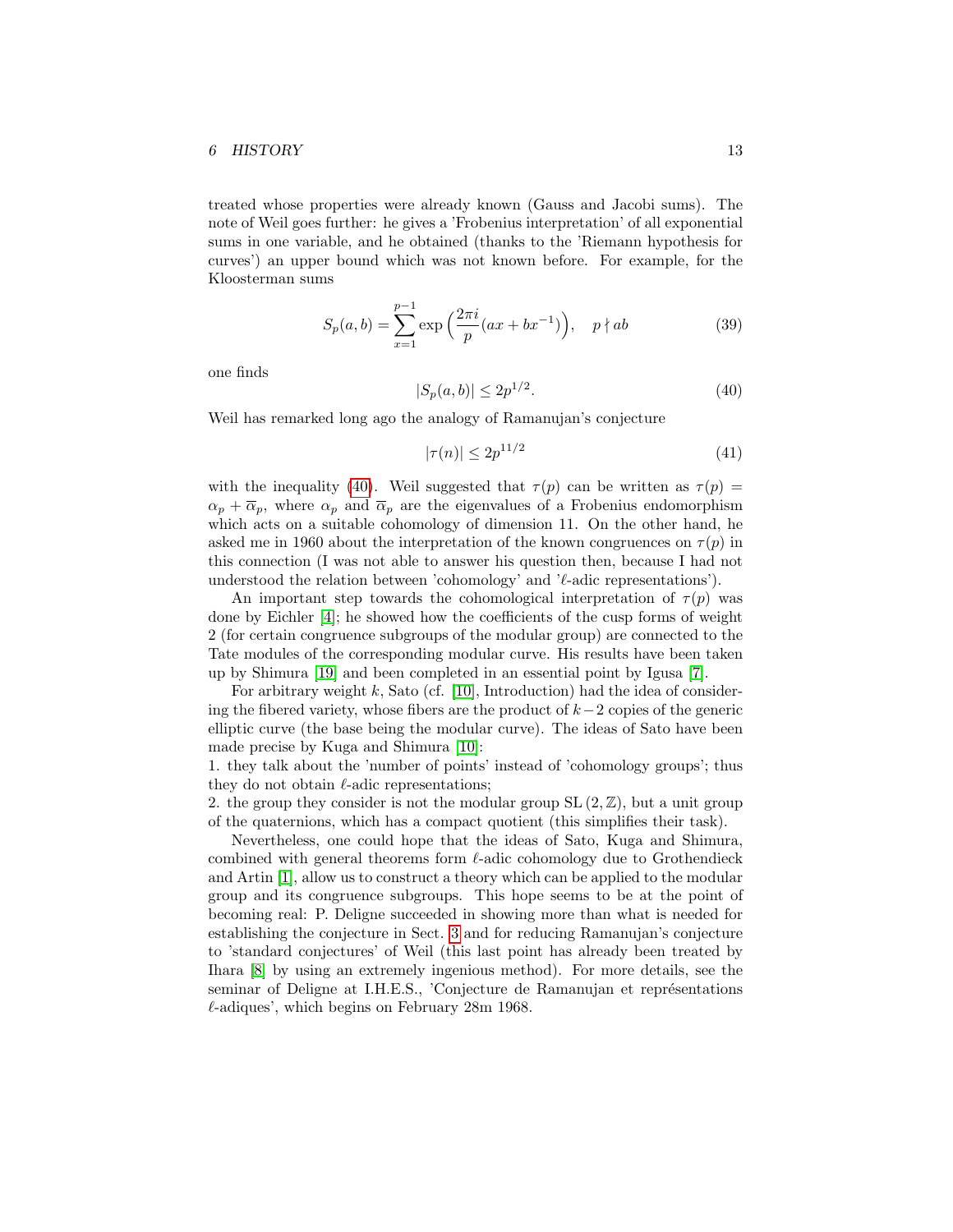## References

- <span id="page-13-14"></span>[1] M. Artin, A. Grothendieck, Cohomologie étale des schémas, Séminaire de Géométrie Algébrique, I.H.E.S. 1963/64 [13](#page-12-1)
- <span id="page-13-6"></span>[2] R. P. Bambah, Two congruence properties of Ramanujan's function  $\tau(n)$ , J. London Math. Soc. 21 (1946), 91–93 [2,](#page-1-3) [3,](#page-2-1) [4](#page-3-1)
- [3] H. Davenport, H. Hasse, Die Nullstellen der Kongruenzzetafunktionen in gewissen zyklischen Fällen, J. Reine Angew. Math.  $172$  (1935), 151–182
- <span id="page-13-11"></span>[4] M. Eichler, *Quaternäre quadratische Formen und die Riemannsche Ver*mutung für die Kongruenzzetafunktion, Arch. Math.  $5$  (1954), 355–366 [13](#page-12-1)
- <span id="page-13-0"></span>[5] G. H. Hardy, Ramanujan. Twelve lectures on subjects suggested by his life and his work, Cambridge Univ. Press 1940 [1,](#page-0-1) [12](#page-11-1)
- <span id="page-13-3"></span>[6] E. Hecke, Mathematische Werke, Göttingen [1](#page-0-1)959 1
- <span id="page-13-12"></span>[7] J. Igusa, Kroneckerian model of fields of elliptic modular functions, Amer. J. Math. 81 (1959), 561–577 [13](#page-12-1)
- <span id="page-13-15"></span>[8] Y. Ihara, Hecke polynomials as congruence  $\zeta$  functions in elliptic modular case, Annals Math. 85 (1967), 267–295 [13](#page-12-1)
- <span id="page-13-10"></span>[9] M. Kuga, Fiber varieties over a symmetric space whose fibers are abelian varieties, lecture notes Chicago, 1963/64 [10,](#page-9-1) [12](#page-11-1)
- <span id="page-13-13"></span>[10] M. Kuga, G. Shimura, On the zeta function of a fibre variety whose fibers are abelian varieties, Annals Math. 82 (1965), 478–539 [13](#page-12-1)
- <span id="page-13-2"></span>[11] D. H. Lehmer, Ramanujan's function  $\tau(n)$ , Duke Math. J. 10 (1943), 483– 492 [1](#page-0-1)
- <span id="page-13-8"></span>[12] D. H. Lehmer, The vanishing of Ramanujan's function  $\tau(n)$ , Duke Math. J. 14 (1947), 429–433 [4,](#page-3-1) [5](#page-4-3)
- <span id="page-13-5"></span>[13] D. H. Lehmer, Notes on some arithmetical properties of elliptic modular functions, unpublished lecture notes [2,](#page-1-3) [3,](#page-2-1) [4,](#page-3-1) [5](#page-4-3)
- <span id="page-13-4"></span>[14] L. J. Mordell, *On Mr. Ramanujan's empirical expressions of modular func*tions, Proc. Cambr. Phil. Soc. 19 (1917), 117–124 [1](#page-0-1)
- <span id="page-13-7"></span>[15] K. G. Ramanathan, Congruence properties of Ramanujan's function  $\tau(n)$ (II), J. Indian Math. Soc. 9 (1945), 55–59 [3,](#page-2-1) [4](#page-3-1)
- <span id="page-13-1"></span>[16] S. Ramanujan, On certain arithmetical functions, Trans. Cambridge Phil. Soc. 22 (1916), 159–184 [1,](#page-0-1) [4](#page-3-1)
- <span id="page-13-9"></span>[17] J.-P. Serre, Abelian  $\ell$ -adic representations and elliptic curves, New York 1968 [6,](#page-5-1) [8,](#page-7-0) [10,](#page-9-1) [11,](#page-10-0) [12](#page-11-1)